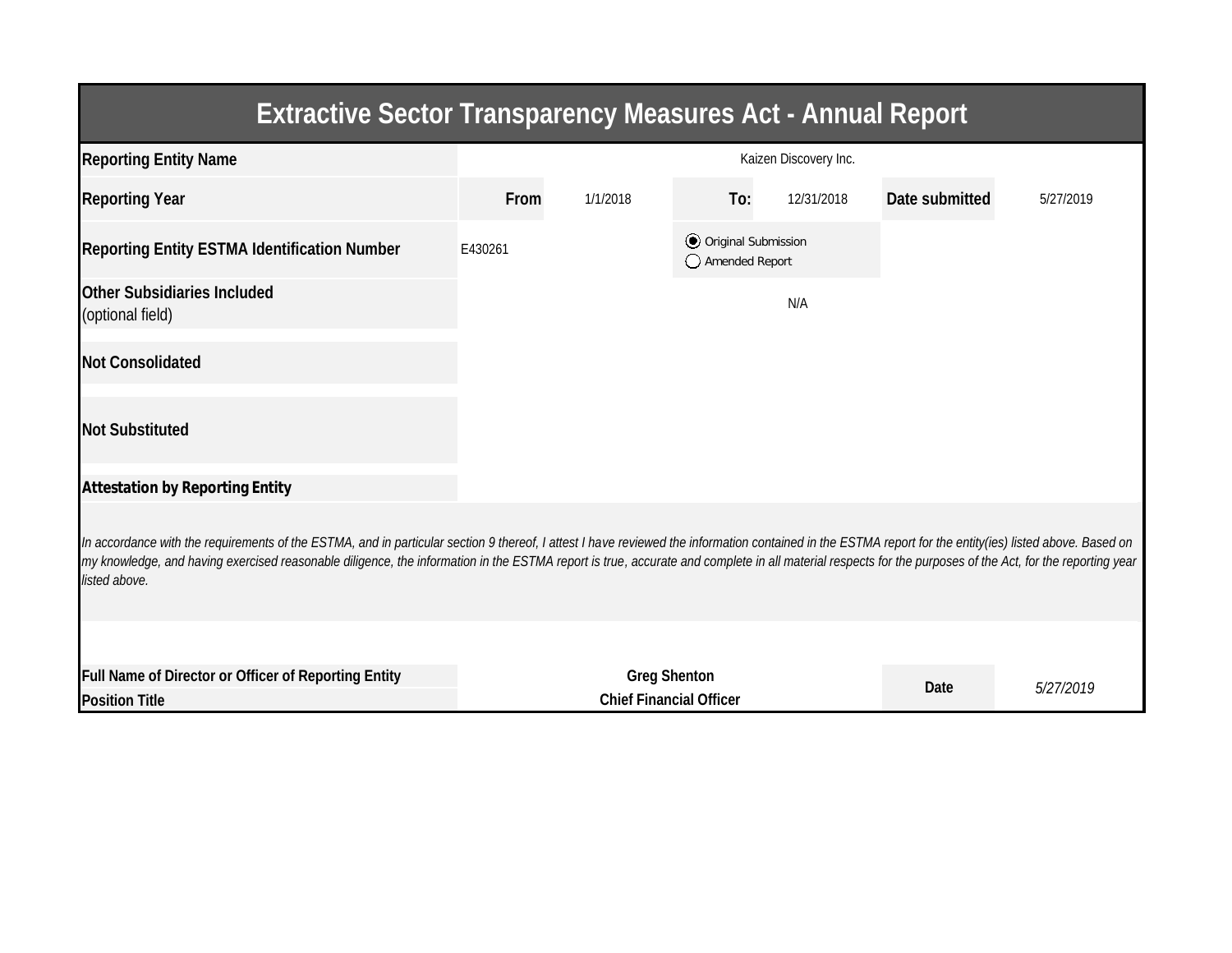|                                                                                                                                                                                  | Extractive Sector Transparency Measures Act - Annual Report |                                                                    |                                         |                  |                    |                                |                |                  |                                                                |                                      |                                                                                                                                              |  |
|----------------------------------------------------------------------------------------------------------------------------------------------------------------------------------|-------------------------------------------------------------|--------------------------------------------------------------------|-----------------------------------------|------------------|--------------------|--------------------------------|----------------|------------------|----------------------------------------------------------------|--------------------------------------|----------------------------------------------------------------------------------------------------------------------------------------------|--|
| <b>Reporting Year</b><br><b>Reporting Entity Name</b><br><b>Reporting Entity ESTMA</b><br><b>Identification Number</b><br><b>Subsidiary Reporting Entities (if</b><br>necessary) | From:                                                       | 1/1/2018                                                           | To:<br>Kaizen Discovery Inc.<br>E430261 | 12/31/2018       |                    | Currency of the Report CAD     |                |                  |                                                                |                                      |                                                                                                                                              |  |
|                                                                                                                                                                                  | <b>Payments by Payee</b>                                    |                                                                    |                                         |                  |                    |                                |                |                  |                                                                |                                      |                                                                                                                                              |  |
| Country                                                                                                                                                                          | Payee Name                                                  | Department/Agency<br>within Payee that<br><b>Received Payments</b> | <b>Taxes</b>                            | <b>Royalties</b> | Fees               | <b>Production Entitlements</b> | <b>Bonuses</b> | <b>Dividends</b> | <b>Infrastructure</b><br><b>Improvement</b><br><b>Payments</b> | <b>Total Amount paid to</b><br>Payee | <b>Notes</b>                                                                                                                                 |  |
| Peru                                                                                                                                                                             | Government of the Republic<br>of Peru                       | Autoridad Nacional del<br>Agua                                     |                                         |                  | 400                |                                |                |                  |                                                                | 400                                  | Payments remitted in Peruvian Soles and<br>has been converted to Canadian dollars<br>using an average exchange rate of<br>0.3943.            |  |
| Peru                                                                                                                                                                             | Government of the Republic<br>of Peru                       | Ministerio de Cultura                                              |                                         |                  | 1,400<br>S         |                                |                |                  |                                                                | 1,400                                | Payments remitted in Peruvian Soles and<br>has been converted to Canadian dollars<br>using an average exchange rate of<br>0.3943.            |  |
| Peru                                                                                                                                                                             | Government of the Republic<br>of Peru                       | Ministerio de Energía y<br><b>Minas</b>                            |                                         |                  | 310,000            |                                |                |                  |                                                                | 310,000                              | Payment of C\$310,000 remitted in U.S.<br>dollars and has been converted to<br>Canadian dollars using an average<br>exchange rate of 1.2957. |  |
|                                                                                                                                                                                  | <b>Totals</b>                                               |                                                                    | $-5$                                    |                  | 311,800 \$<br>$-5$ | $-5$                           |                | $-5$<br>$-5$     |                                                                | 311,800<br>$-5$                      |                                                                                                                                              |  |
| <b>Additional Notes:</b>                                                                                                                                                         |                                                             |                                                                    |                                         |                  |                    |                                |                |                  |                                                                |                                      |                                                                                                                                              |  |